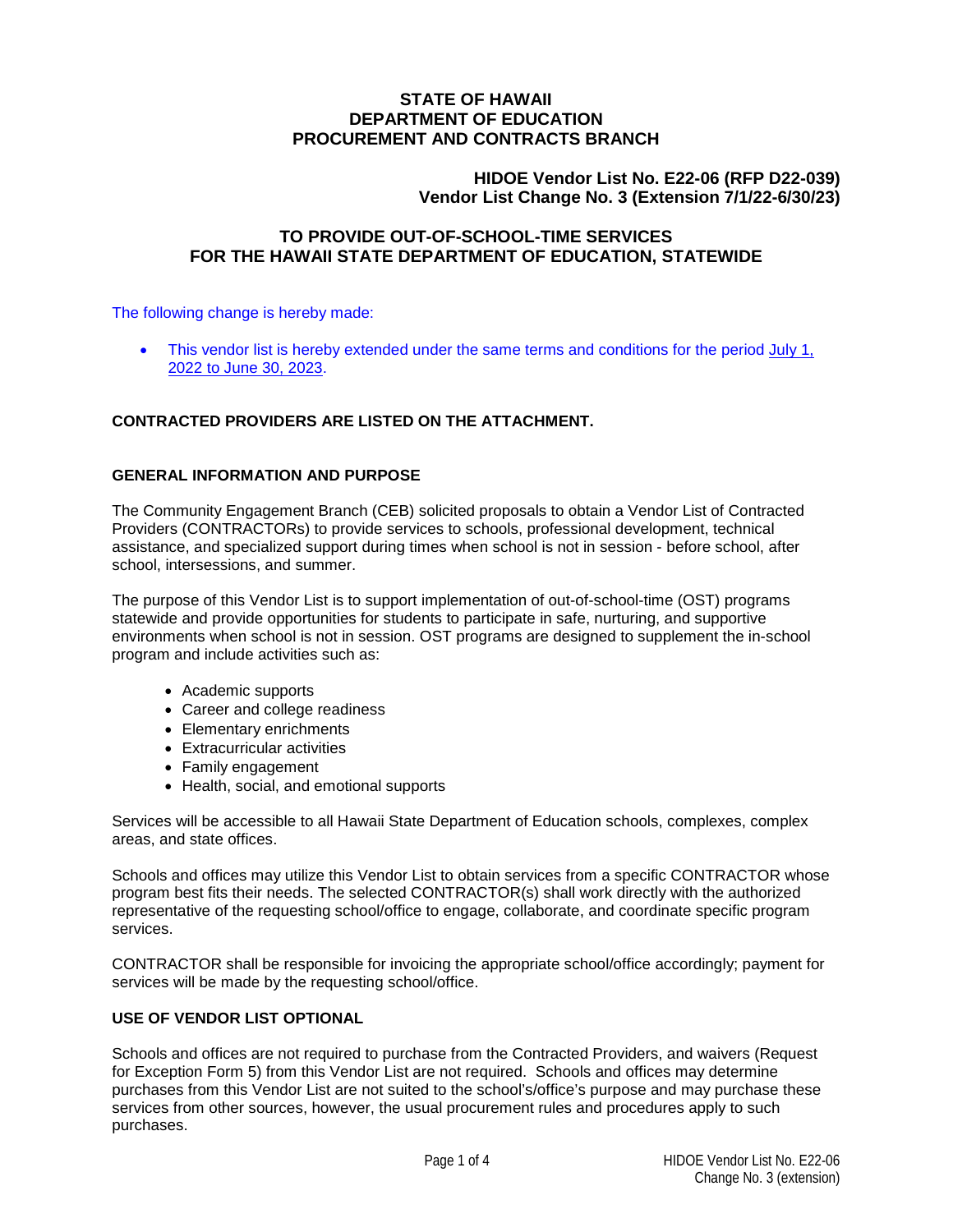#### SUMMARY OFFER OF SERVICES AND PRICING

Schools and offices may obtain a CONTRACTORs' Summary Offer of Services and Pricing from this Vendor List saved to the "Mandatory Price List" icon on Lotus Notes and the HIDOE Intranet.

#### **VENDOR LIST PROCEDURES**

Requesting schools and offices will place orders with the CONTRACTOR(s) as services are needed during the Vendor List period utilizing the Vendor List Order Form (VLOF).

CONTRACTOR shall acknowledge quote request within two (2) business days, and schedule a meeting or call with requestor within five (5) business days of initial request if further clarification or coordination is required. CONTRACTORs not fulfilling this requirement may be reported to the HIDOE, PCB using the DOE Form 12, Evaluation Form.

Following an approved and confirmed VLOF, a corresponding purchase order will be issued. The CONTRACTOR shall honor all orders received during the vendor list period and deliver according to the contract terms and within the required delivery time.

#### **INVOICING**

The CONTRACTOR shall submit an invoice upon completion of services to the specified school/office specified on the Purchase Order. The invoice must be clearly legible and must be in a generally accepted invoice format. The invoice must contain the following information, at a minimum:

- Name of payee (CONTRACTOR);
- Remittance address:
- Invoice number:  $\bullet$
- Invoice date:
- Description of the services provided including date(s) of service(s);
- Amount of payment requested:  $\bullet$
- Bill to name and address (Name and address of purchasing school/office); and
- Vendor List number E22-06.

#### **PAYMENT**

Section 103-10, HRS, provides that the STATE shall have thirty (30) calendar days after receipt of an accepted invoice and satisfactory delivery of goods or performance of the services, to make payment.

## **VENDOR COMPLIANCE (TAX CLEARANCE)**

Schools and offices are not required to obtain the compliance documents (including a tax clearance certificate) when issuing final payment.

#### **INQUIRIES**

Questions relating to this Vendor List may be directed to the following persons:

For Program inquiries, contact Program Manager Marissa Akui, Community Engagement Branch, at telephone (808) 305-0698 or via e-mail at community engagement@k12.hi.us.

For Procurement inquiries, contact Nicole Agena, Procurement and Contracts Branch, at telephone (808) 675-0130, fax (808) 675-0133 or via e-mail at nicole.agena@k12.hi.us.

Department of Education **Procurement and Contracts Branch**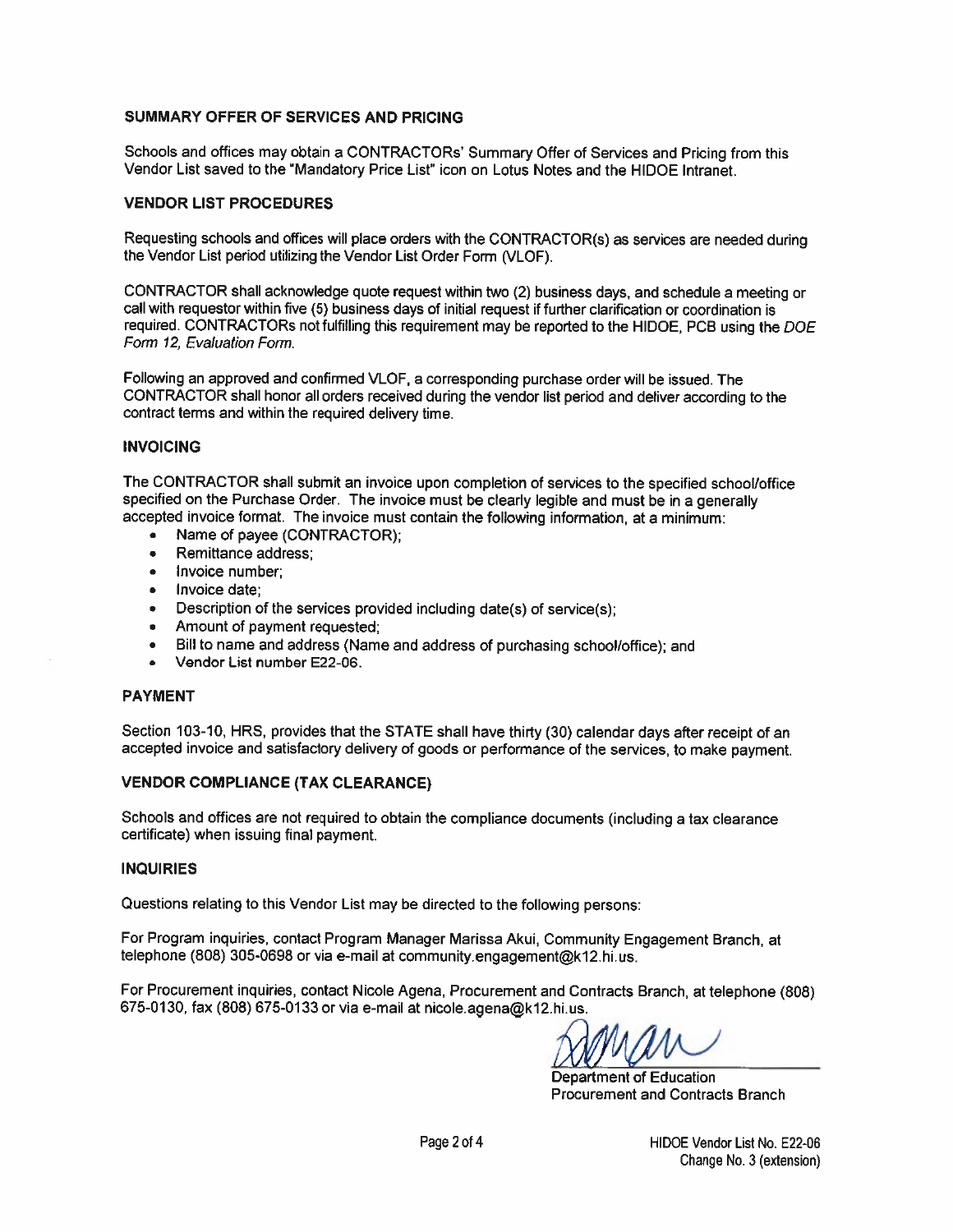| Vendor                                                                   | <b>HIDOE</b><br>Vendor<br>Code | Contact             | <b>Phone Number</b>    | e-mail                       | Address                                                      |
|--------------------------------------------------------------------------|--------------------------------|---------------------|------------------------|------------------------------|--------------------------------------------------------------|
| After-School All-Stars Hawaii                                            | 140734                         | Paula Fitzell       | (808) 734-1314         | pfitzell@asashawaii.org      | 1523 Kalakaua Avenue, Suite<br>200-202<br>Honolulu, HI 96826 |
| Ahead of the Class<br>Educational Services, Inc.                         | 147068                         | Algrenon T. Nelson  | (281) 543-7255         | atnelson@aheadoftheclass.net | 17622 Quiet Shores Drive<br>Richmond, TX 77407               |
| American Institutes for<br>Research in the Behavioral<br><b>Sciences</b> | 129722                         | Femi Vance          | (202) 403-5989         | fvance@air.org               | 1400 Crystal Drive, 10th Floor<br>Arlington, VA 22202        |
| Boys & Girls Club of Maui,<br>Inc.                                       | 146867                         | Kelly Maluo-Pearson | (808) 242-4363<br>x222 | kellyp@bgcmaui.org           | 100 Kanaloa Avenue<br>Kahului, HI 96732                      |
| Boys and Girls Club of<br>Hawaii                                         | 151876                         | Claudia Fernandez   | (808) 949-4203         | cfernandez@bgch.com          | 1000 Bishop Street, Suite 505<br>Honolulu, HI 96813          |
| Digit-L Concepts LLC                                                     | 151856                         | Leighton Heusinger  | (808) 979-1075         | leighton@digit-l.com         | 1724 Beckley Street, Apt 210<br>Honolulu, HI 96819           |
| Inspired Education dba<br>Sylvan Learning of Mililani                    | 150306                         | Kai Lee Awaya       | (808) 623-0808         | kailee@sylvanmililani.com    | 95-1249 Meheula Parkway #198<br>Mililani, HI 96789           |
| IsisHawaii dba HI FusionED                                               | 138938                         | Erin Horner         | (808) 389-0077         | erin@hifusioned.org          | 2751 Dow Street<br>Honolulu, HI 96817                        |
| Kama'aina Care, Inc. dba<br>Kama`aina Kids                               | 024383                         | Randy Miyashiro     | (808) 478-3243         | randym@kamaainakids.com      | 156C Hamakua Drive<br>Kailua, HI 96734                       |
| <b>Moiliili Community Center</b>                                         | 031225                         | Nadine Nishioka     | (808) 955-1555         | nadinen@moiliilicc.org       | 2535 South King Street<br>Honolulu, HI 96826                 |
| Na Liko, LLC                                                             | 1000583                        | Sherra Dugan        | (808) 285-2028         | NaLikoLLC@gmail.com          | 715 Umi Street #1H<br>Honolulu, HI 96819                     |
| <b>Parents And Children</b><br>Together                                  | 034501                         | Norma Spierings     | (808) 847-3285         | nspierings@pacthawaii.org    | 1485 Linapuni Street, #105<br>Honolulu, HI 96819             |
| Partners In Development<br>Foundation                                    | 138600                         | Alison Masutani     | (808) 595-2752         | amasutani@pidfoundation.org  | 2040 Bachelot Street<br>Honolulu, HI 96817                   |
| Purple Mai`a Foundation                                                  | 1000570                        | <b>Kelsey Amos</b>  | (808) 222-5247         | kelsey@purplemaia.org        | 98-820 Moanalua Road 15-547<br>Aiea, HI 96701-5200           |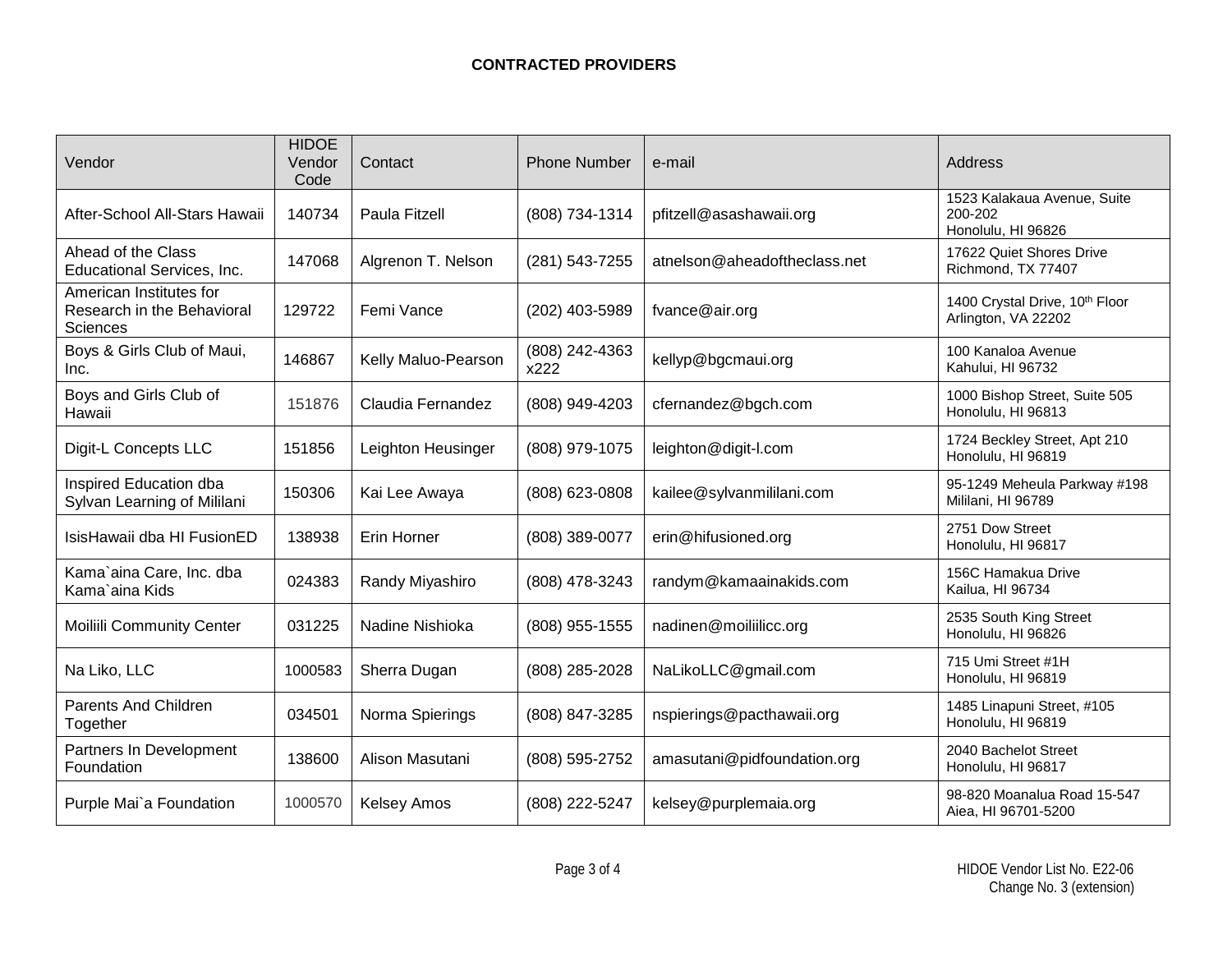# **CONTRACTED PROVIDERS**

| Vendor                                                        | <b>HIDOE</b><br>Vendor<br>Code | Contact                   | <b>Phone Number</b>                         | e-mail                       | Address                                                           |
|---------------------------------------------------------------|--------------------------------|---------------------------|---------------------------------------------|------------------------------|-------------------------------------------------------------------|
| Thrive Academics, Inc.                                        | 1000579                        | Brandon Edwards,<br>Ed.D. | (818) 927-2703                              | bedwards@thriveacademics.com | 28220 Enderly Street<br>Canyon Country, CA 91351                  |
| <b>TransACT Communications</b><br>LLC dba Cayen Systems       | 151092                         | <b>Phillip Smith</b>      | (425) 977-2120                              | phillip@transact.com         | 5105 200 <sup>th</sup> Street SW, Suite 200<br>Lynnwood, WA 98036 |
| University of Hawaii on<br>Behalf of Na Pua Noeau UH<br>Manoa | 144392                         | Kinohi Gomes              | (808) 956-0939                              | kinohi@hawaii.edu            | 2600 Campus Road QLC 113<br>Honolulu, HI 96822                    |
| Wings for Kids                                                | 1000557                        | Julia Rugg                | (843) 410-8009                              | julia@wingsforkids.org       | 476 Meeting Street, Suite E<br>Charleston, SC 29403               |
| YMCA of Honolulu                                              | 047771                         | Cassidy Inamasu           | cinamasu@ymcahonolulu.org<br>(808) 428-3099 |                              | 1441 Pali Highway<br>Honolulu, HI 96813                           |